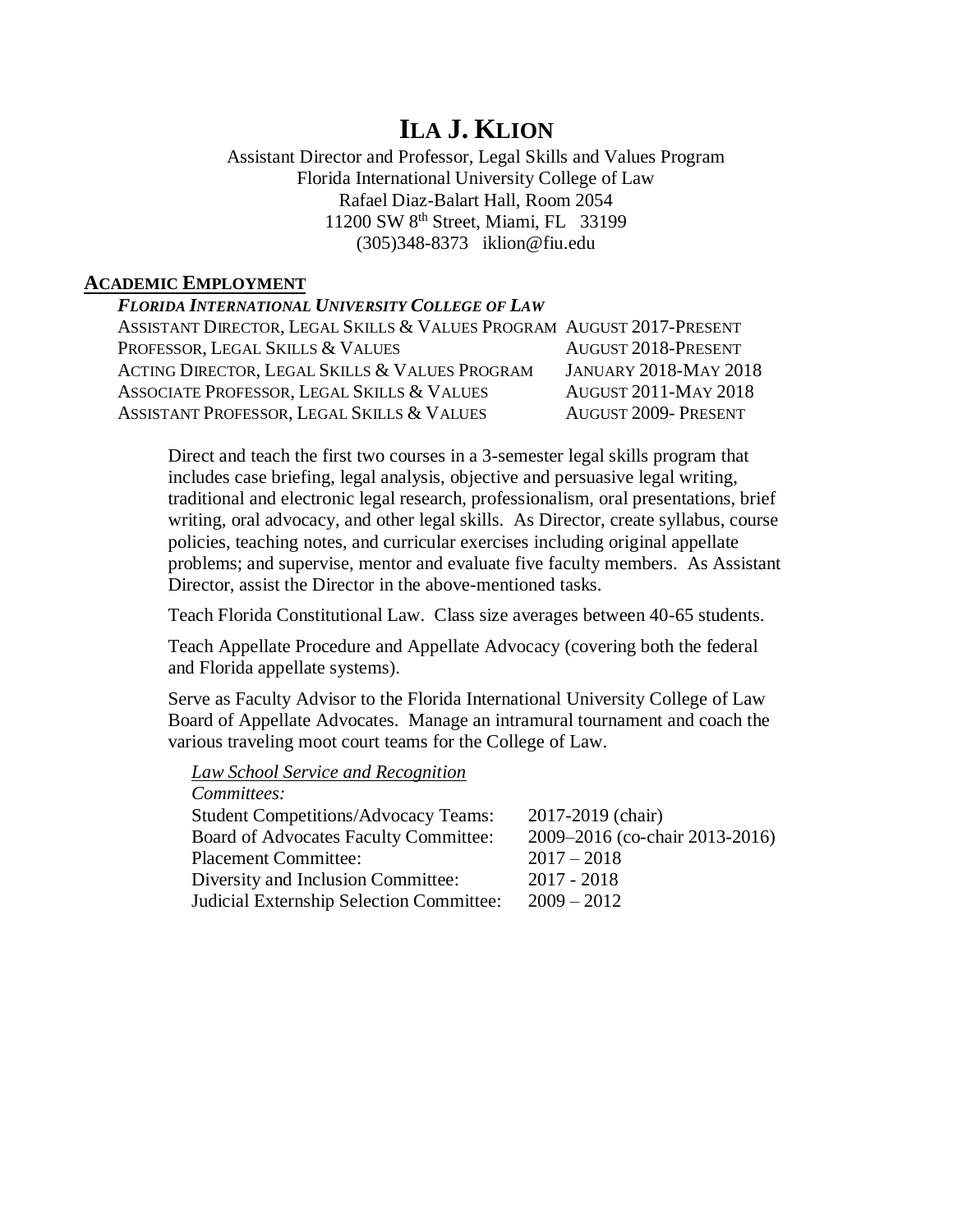*Other Service:*

Judge, Semi-Final rounds of the FIU College of Law Intramural Appellate Advocacy Competition: 2014, 2015, 2017, 2018 Coach, Susan J. Ferrell Intercultural Human Rights Competition: 2015, 2016 Coach, American Bar Association National Appellate Advocacy Competition: 2013, 2014, 2015, 2016, 2018 Student Note Faculty Advisor: 2014, 2015, 2018 Professor CLEO Summer Institute: 2010 Professor FIU Law Path: Summer 2019

| <i>Recognitions:</i>   |                    |
|------------------------|--------------------|
| Pioneer Award:         | May 2018           |
| Professor of the Year: | May 2018           |
| <b>Faculty Hooder:</b> | May 2012, May 2018 |

#### **LEGAL EMPLOYMENT**

CAREER ATTORNEY JULY 1999 – AUGUST 2009 *State of Florida, Third District Court of Appeal Miami, Florida* The Honorable Melvia B. Green

General duties include researching various areas of law including but not limited to: arbitration, anti-trust, attorney's fees, class actions, contracts, declaratory judgments, economic loss doctrine, evidence, family law, forfeiture, forum non conveniens, immigration, Jones Act, land use and zoning, litigation, medical malpractice, negligence, probate, real estate, service of process, unemployment compensation, venue, voir dire, workers compensation, First, Fourth, Fifth and Sixth Amendment, 42 U.S.C. 1981 and 1983. Review extraordinary writs and pro-se litigant's petitions. Write memoranda of law for pending writs and appeals. Prepare summaries for oral argument cases, and observe oral arguments.

Administrative duties include the hiring and managing of legal interns from local law schools.

APPELLATE/LITIGATION ASSOCIATE SEPTEMBER 1995 - JUNE 1999 *Hicks & Anderson, P.A. Miami, Florida*

Appellate duties included the writing of opinion/reservation of rights letters, legal memoranda, petitions for certiorari and/or mandamus, appellate briefs; the arguing of substantive motions at the trial level and appellate cases; trial support work, including but not limited to, motions in limine, jury instructions, and directed verdicts.

Litigation duties included all aspects of handling insurance coverage cases from the pleading stage to the conclusion of the matter.

| APPELLATE/LITIGATION ASSOCIATE       | <b>AUGUST 1992 - SEPTEMBER 1995</b> |
|--------------------------------------|-------------------------------------|
| Wicker, Smith, Tutan, O'Hara, McCoy, |                                     |
| Graham & Lane, P.A.                  | Ft. Lauderdale, Florida             |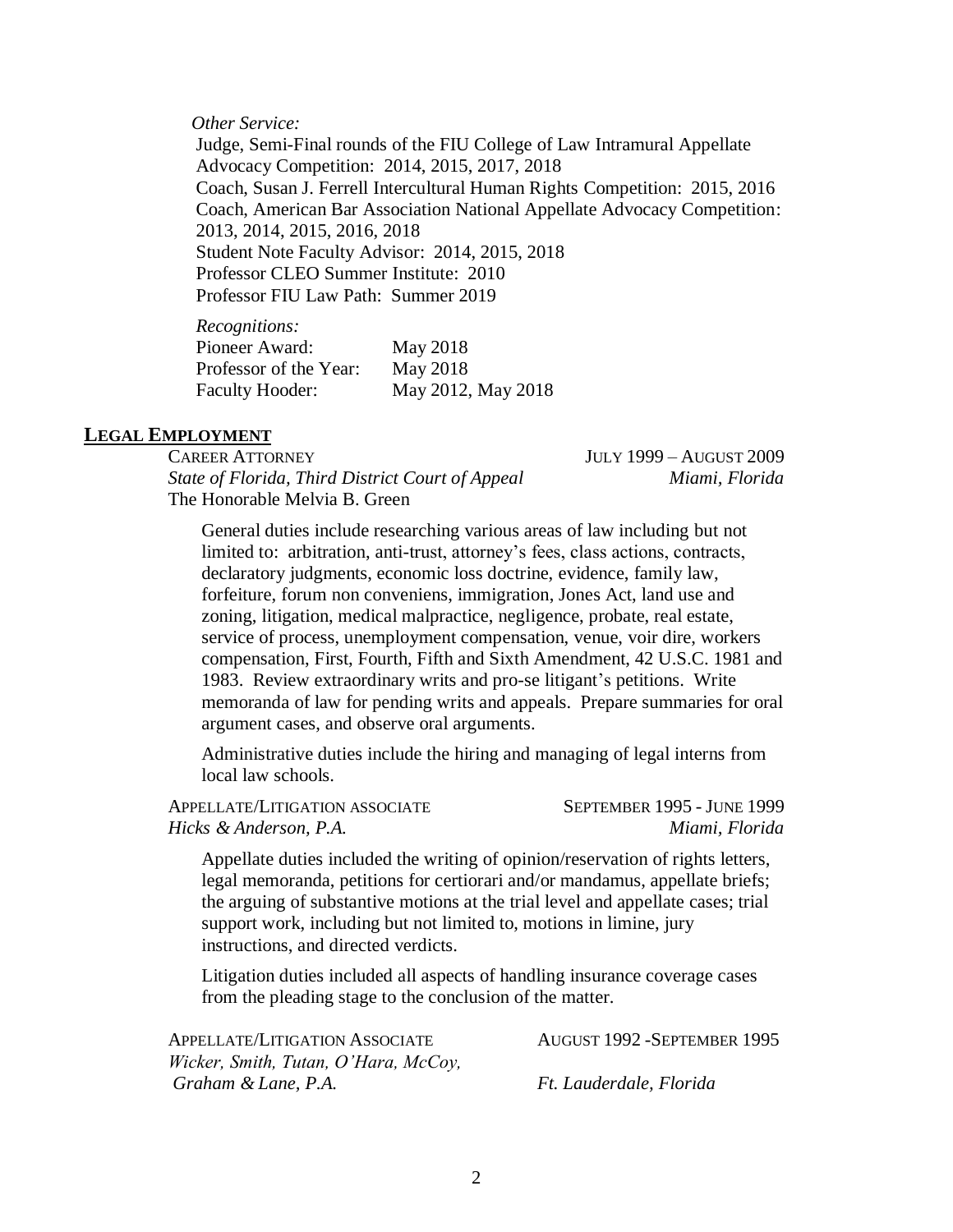Appellate duties included the drafting of legal memoranda for both federal and state courts, motions for summary judgment, appellate briefs, petitions for certiorari and/or mandamus, jurisdictional briefs for the United States Supreme Court, and a newsletter for both the firm and its clients summarizing recent decisions in Florida law.

Litigation duties included drafting motions, attendance and participation at motion calendar, depositions, expert depositions, site inspections and federal motion practice.

Administrative duties included management of the law clerk program.

RESEARCH ASSISTANT/LAW CLERK AUGUST 1991 - AUGUST 1992 *State of Florida, Third District Court of Appeal Miami, Florida* The Honorable James R. Jorgenson

Duties included researching civil, criminal, and administrative legal issues and write memoranda of law for pending appeals. Review extraordinary writs and pro-se litigant's petitions. Prepared summaries for oral argument cases and observed oral arguments.

# **EDUCATION**

J.D. WITH HIGH HONORS, VALEDICTORIAN MAY 1991 *St. Thomas University School of Law Miami, Florida* HONORS AND AWARDS

- Editor-in-Chief, ST. THOMAS LAW FORUM, *Volume 3*
- West Publishing Company Award for Outstanding Scholastic Achievement**:** 1988-89, 1989-90, 1990-91.
- American Jurisprudence Awards**:** Torts I, Property I, Criminal Law, Constitutional Law, Wills and Trusts, Criminal Trial Advocacy.
- St. Thomas Achievement Awards**:** Labor Law, Interviewing Counseling and Negotiations, and Local Government Law.
- Phi Alpha Delta International Award for Outstanding Scholastic Achievement, 1991
- Scholarships**:** St. Thomas Merit, Florida Association of Women Lawyers, Labor and Employment Law Section of the Florida Bar
- American Inns of Court**:** Student Member
- Who's Who of American Law Students**:** 1989, 1990, and 1991

B.A. IN POLITICAL SCIENCE, MAY 1988 *Florida International University Miami, Florida* 

#### PUBLICATIONS AND PRESENTATIONS

*Gender Neutral Pronouns in the Legal Writing Classroom: A Matter of Social Justice or An Unrealistic Expectation in Today's Legal Marketplace*, presented at Legal Writing Institute One Day Workshop, Louis D. Brandeis School of Law, University of Louisville, Louisville, Kentucky; December 8, 2018.